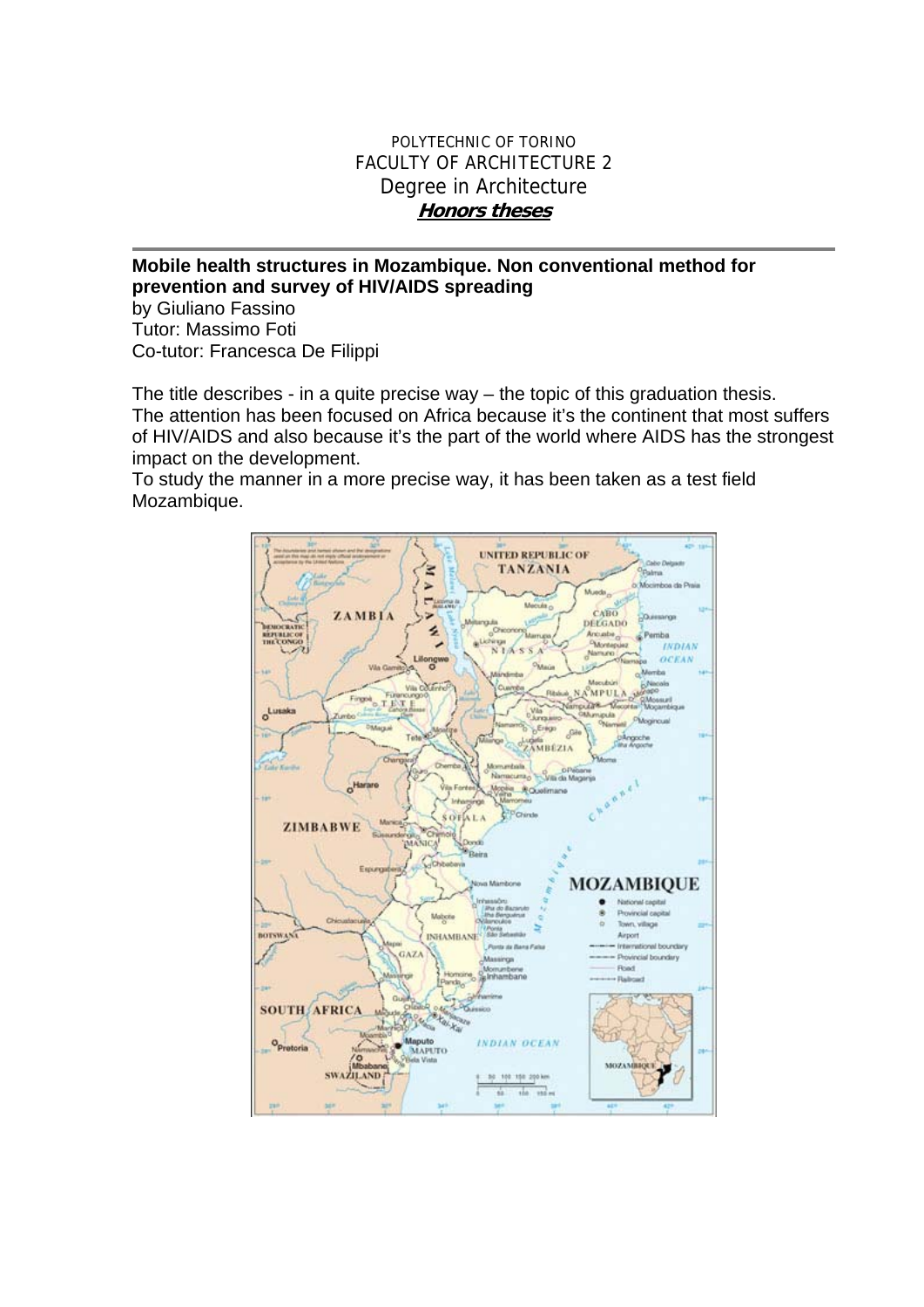There's no particular reason for this choise: it was wanted to take into consideration, obviously, one of the poorest Countries in which the incidence of the desease is high, and the choise has fallen on this country.

AIDS problem in Mozambique is actual more than ever, several sources affirm that with the actual work's methods it will never be possible to defeat the virus.

It was then tried – by analysing the National Health System (NHS) and by trying to trace information on its functioning, to find out about its weak points.

Amongst these have been clearly detected those of a greater negative impact, afterwards solutions have been studied and proposed.

The interaction of the biggest problems create a vicious circle; the lack of doctors determines the impossibility to look after all the Hospital structures in a continuative manner. Such structures, in the rural field, are already faraway from villages and towns; that's why most of the local population does not have access to the conventional health. This leads to a strong disparity on the distribution of services and funds.

Once these problems were considered, it seemed useless to venture into the project of a common Health structure as – for istant – a *rural hospital* or a *health post*; it was then tryed to think about some non-convetional solutions.

It came out the possibility to use mobile health structures, in order to obviate the lack of doctors and the distance problems, almost imaging a delivery service at the resident places, with big spaces for self-managing.